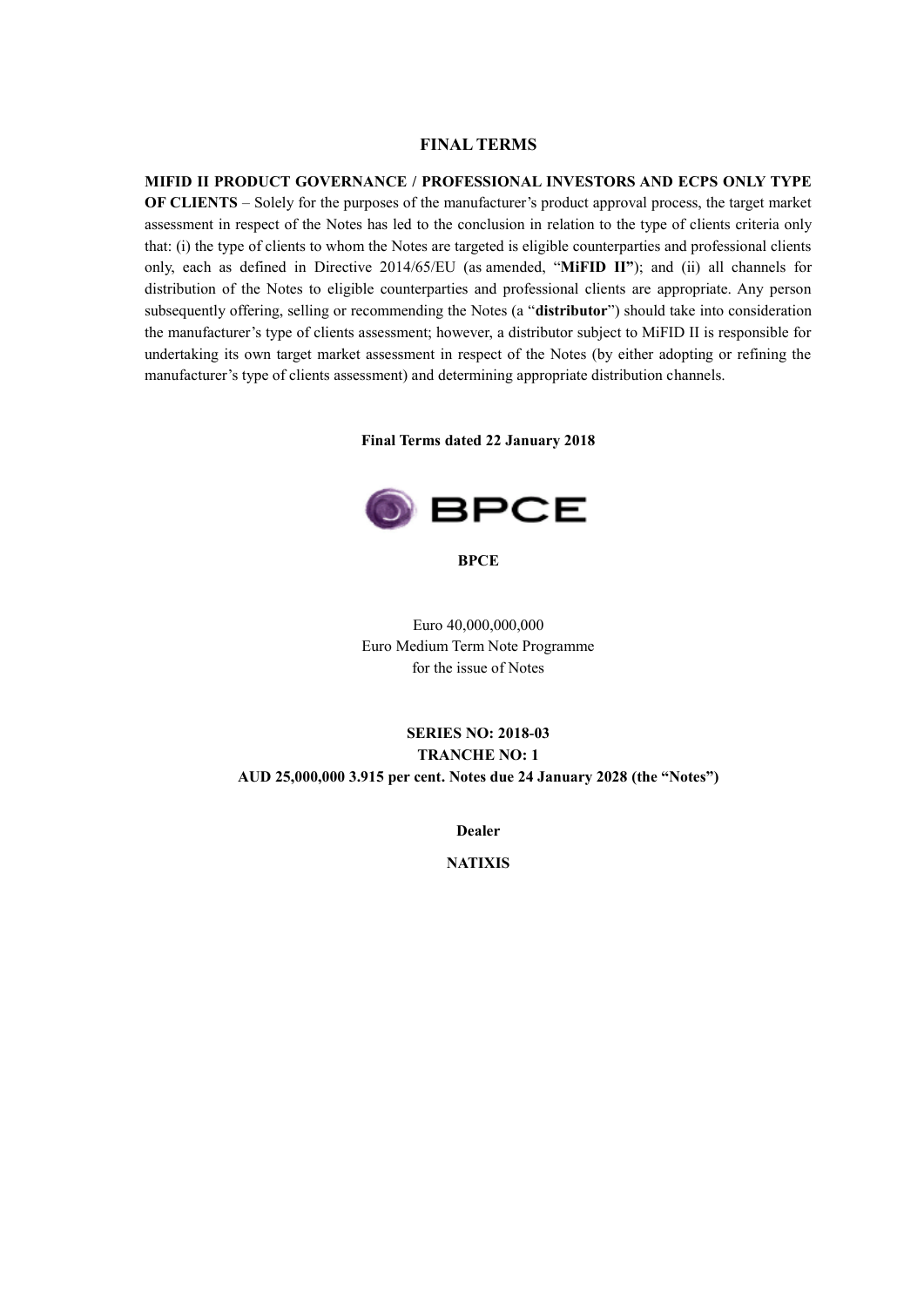#### **PART A – CONTRACTUAL TERMS**

Terms used herein shall be deemed to be defined as such for the purposes of the Conditions (the "**Conditions**") set forth in the base prospectus dated 1 December 2017 which received visa n°17-625 from the *Autorité des marchés financiers* (the "**AMF**") on 1 December 2017 (the "**Base Prospectus**"), which constitutes a base prospectus for the purposes of the Prospectus Directive.

This document constitutes the Final Terms of the Notes described herein for the purposes of Article 5.4 of the Prospectus Directive and must be read in conjunction with such Base Prospectus. Full information on the Issuer and the offer of the Notes is only available on the basis of the combination of these Final Terms and the Base Prospectus. The Base Prospectus is available for viewing at the office of the Fiscal Agent or each of the Paying Agents and on the website of the AMF (www.amf-france.org) and copies may be obtained from BPCE, 50 avenue Pierre Mendès-France, 75013 Paris, France.

| $\mathbf{1}$   | Issuer:                                                                          | <b>BPCE</b>                                                                                                                                                         |
|----------------|----------------------------------------------------------------------------------|---------------------------------------------------------------------------------------------------------------------------------------------------------------------|
| $\overline{2}$ | Series Number:<br>(i)                                                            | 2018-03                                                                                                                                                             |
|                | Tranche Number:<br>(ii)                                                          | 1                                                                                                                                                                   |
|                | (iii) Date on which the Notes become<br>fungible:                                | Not Applicable                                                                                                                                                      |
| 3              | Specified Currency or Currencies:                                                | References to "AUD" are to the lawful currency of<br>the Commonwealth of Australia                                                                                  |
| 4              | Aggregate Nominal Amount:                                                        |                                                                                                                                                                     |
|                | Series:<br>(i)                                                                   | AUD 25,000,000                                                                                                                                                      |
|                | Tranche:<br>(ii)                                                                 | AUD 25,000,000                                                                                                                                                      |
| 5              | <b>Issue Price:</b>                                                              | 100.00 per cent. of the Aggregate Nominal Amount                                                                                                                    |
| 6              | Specified Denomination(s):                                                       | AUD 1,000,000                                                                                                                                                       |
| 7              | Issue Date:<br>(i)                                                               | 24 January 2018                                                                                                                                                     |
|                | <b>Interest Commencement Date:</b><br>(ii)                                       | <b>Issue Date</b>                                                                                                                                                   |
| 8              | <b>Interest Basis:</b>                                                           | 3.915 per cent. Fixed Rate<br>(further particulars specified below)                                                                                                 |
| 9              | Maturity Date:                                                                   | 24 January 2028                                                                                                                                                     |
| 10             | Redemption Basis:                                                                | Subject to any purchase and cancellation or early<br>redemption, the Notes will be redeemed on the<br>Maturity Date at 100 per cent. of their nominal<br>amount     |
| 11             | Change of Interest Basis:                                                        | Not Applicable                                                                                                                                                      |
| 12             | Put/Call Options:                                                                | Not Applicable                                                                                                                                                      |
| 13             | Status of the Notes:<br>(i)                                                      | Senior Preferred Notes                                                                                                                                              |
|                | Dates of the corporate authorisations<br>(ii)<br>for issuance of Notes obtained: | Decision of the <i>Directoire</i> of the Issuer dated 18 April<br>2017 and decision of Mr. Jean-Philippe Berthaut,<br>Head of Group Funding, dated 17 January 2018. |

#### **PROVISIONS RELATING TO INTEREST (IF ANY) PAYABLE**

| 14 | <b>Fixed Rate Note Provisions</b> | Applicable                                                  |
|----|-----------------------------------|-------------------------------------------------------------|
|    | (i) Rate of Interest:             | 3.915 per cent. <i>per annum</i> payable annually in arrear |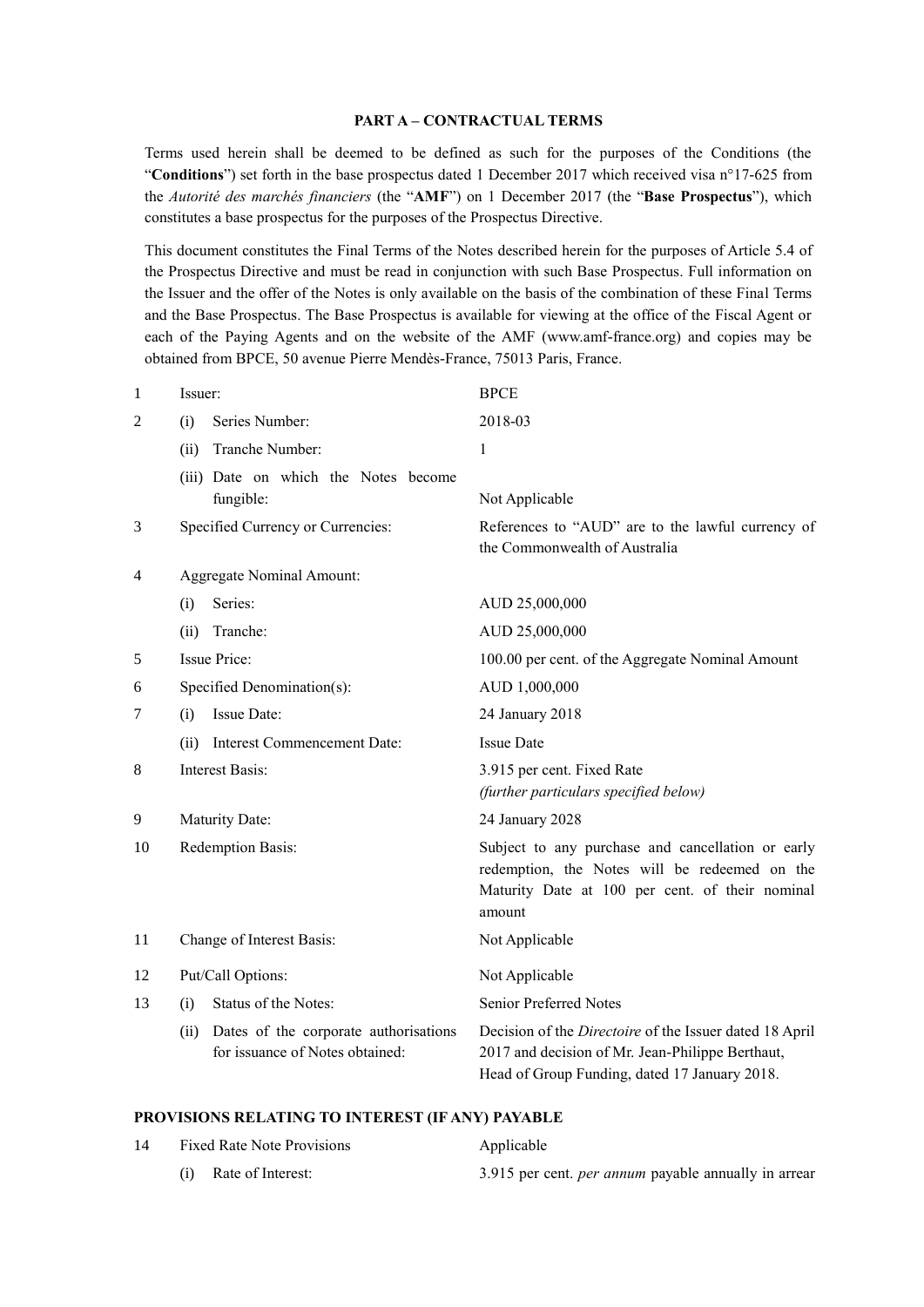|    |                                                                                                                                                                                                                                                                                                                                         | on each Interest Payment Date                                                                                                                                                                             |
|----|-----------------------------------------------------------------------------------------------------------------------------------------------------------------------------------------------------------------------------------------------------------------------------------------------------------------------------------------|-----------------------------------------------------------------------------------------------------------------------------------------------------------------------------------------------------------|
|    | Interest Payment Date(s):<br>(ii)                                                                                                                                                                                                                                                                                                       | 24 January in each year, from and including<br>24 January 2019, to and including the Maturity Date,<br>all adjusted in accordance with the Business Day<br>Convention specified in paragraph (viii) below |
|    | (iii) Fixed Coupon Amount:                                                                                                                                                                                                                                                                                                              | AUD 39,150 per Note of AUD 1,000,000 Specified<br>Denomination                                                                                                                                            |
|    | (iv) Broken Amount(s):                                                                                                                                                                                                                                                                                                                  | Not Applicable                                                                                                                                                                                            |
|    | Day Count Fraction:<br>(v)                                                                                                                                                                                                                                                                                                              | Actual/Actual                                                                                                                                                                                             |
|    | (vi) Resettable:                                                                                                                                                                                                                                                                                                                        | Not Applicable                                                                                                                                                                                            |
|    | (vii) Determination Dates:                                                                                                                                                                                                                                                                                                              | 24 January in each year                                                                                                                                                                                   |
|    | (viii) Business Day Convention                                                                                                                                                                                                                                                                                                          | Following Business Day Convention                                                                                                                                                                         |
|    | for<br>$(ix)$ Party<br>responsible<br>calculating<br>Amounts<br>$($ if<br>Interest<br>not<br>the<br>Calculation Agent):                                                                                                                                                                                                                 | Not Applicable                                                                                                                                                                                            |
|    | Payments on Non-Business Days<br>(x)                                                                                                                                                                                                                                                                                                    | As per Conditions                                                                                                                                                                                         |
| 15 | Floating Rate Note Provisions:                                                                                                                                                                                                                                                                                                          | Not Applicable                                                                                                                                                                                            |
| 16 | Zero Coupon Note Provisions:                                                                                                                                                                                                                                                                                                            | Not Applicable                                                                                                                                                                                            |
| 17 | <b>Inflation Linked Interest Note Provisions:</b>                                                                                                                                                                                                                                                                                       | Not Applicable                                                                                                                                                                                            |
|    | PROVISIONS RELATING TO REDEMPTION                                                                                                                                                                                                                                                                                                       |                                                                                                                                                                                                           |
| 18 | Call Option:                                                                                                                                                                                                                                                                                                                            | Not Applicable                                                                                                                                                                                            |
| 19 | Put Option:                                                                                                                                                                                                                                                                                                                             | Not Applicable                                                                                                                                                                                            |
| 20 | MREL/TLAC Disqualification Event Call<br>Option:                                                                                                                                                                                                                                                                                        | Applicable                                                                                                                                                                                                |
| 21 | Final Redemption Amount of each Note:                                                                                                                                                                                                                                                                                                   | AUD 1,000,000<br>of $\Delta$ UD 1,000,000<br>Note<br>per<br>Specified Denomination                                                                                                                        |
| 22 | Inflation Linked Notes - Provisions relating<br>to the Final Redemption Amount:                                                                                                                                                                                                                                                         | Not Applicable                                                                                                                                                                                            |
| 23 | Early Redemption Amount                                                                                                                                                                                                                                                                                                                 |                                                                                                                                                                                                           |
|    | Early Redemption Amount(s) of each<br>(i)<br>Senior Note payable on redemption<br>of<br>the<br>occurrence<br>upon<br>an<br>MREL/TLAC Disqualification Event<br>(Condition 6(g)), if applicable, a<br>Withholding Tax Event (Condition<br>$6(i)(i)$ , a Gross-Up Event (Condition<br>$6(i)(ii)$ or for Illegality (Condition<br>$6(1)$ : | Not Applicable                                                                                                                                                                                            |
|    | Early Redemption Amount(s) of each<br>(ii)<br>Subordinated<br>Note<br>payable<br>on                                                                                                                                                                                                                                                     |                                                                                                                                                                                                           |

redemption upon the occurrence of a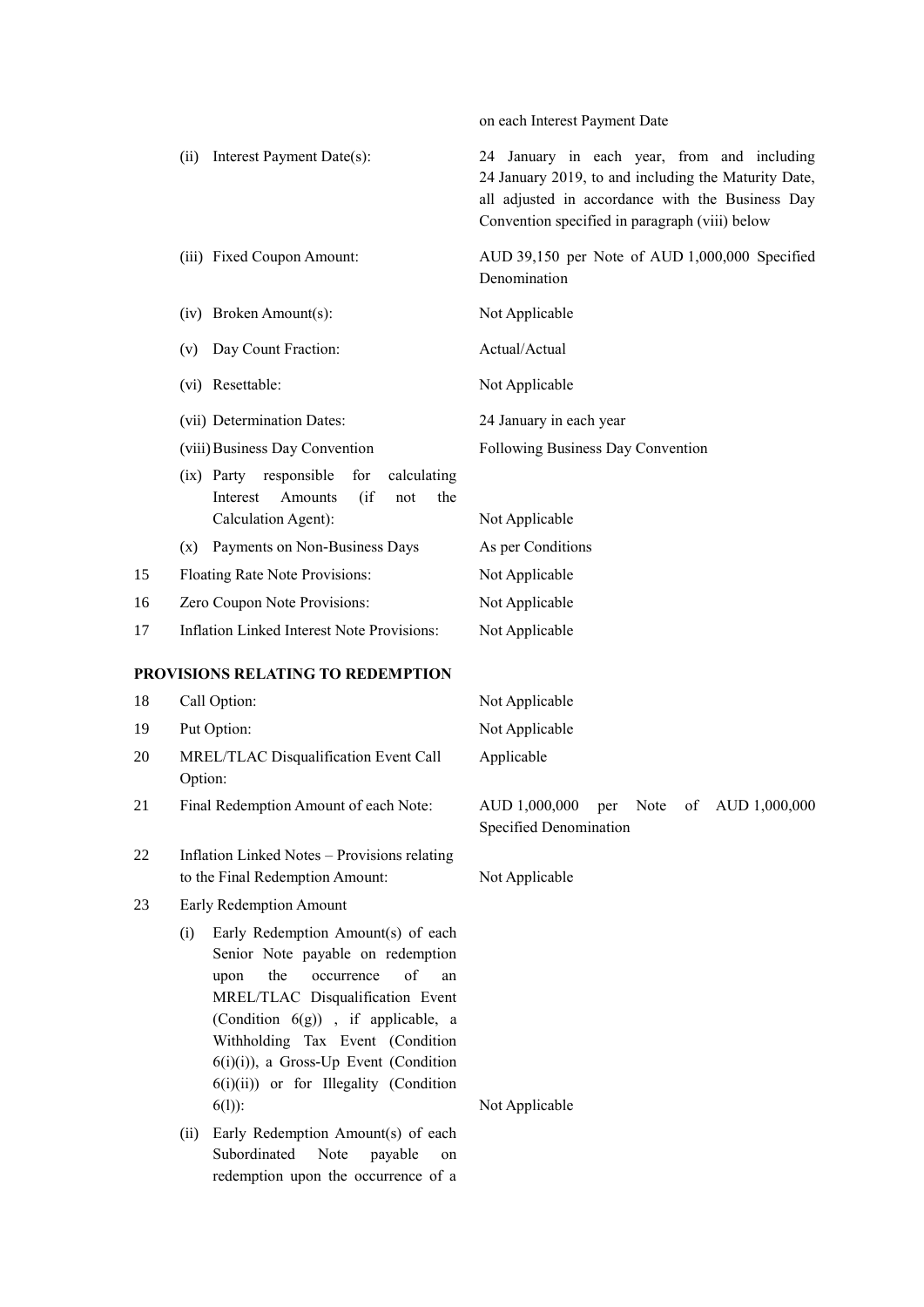|    |        | Capital Event (Condition 6(h), a<br>Withholding Tax Event (Condition<br>$6(i)(i)$ , a Gross-Up Event (Condition<br>$6(i)(ii)$ or a Tax Deductibility Event<br>(Condition $6(i)(iii)$ ): | Not Applicable                                                                                                                                                                                                                        |
|----|--------|-----------------------------------------------------------------------------------------------------------------------------------------------------------------------------------------|---------------------------------------------------------------------------------------------------------------------------------------------------------------------------------------------------------------------------------------|
|    |        | (iii) Redemption<br>for<br>taxation<br>reasons<br>permitted on days others than Interest<br>Payment Dates (Condition 6(i)):                                                             | N <sub>0</sub>                                                                                                                                                                                                                        |
|    |        | (iv) Unmatured Coupons to become void<br>upon early redemption (Materialised<br>Bearer Notes only) (Condition 7(f)):                                                                    | Not Applicable                                                                                                                                                                                                                        |
|    |        | <b>GENERAL PROVISIONS APPLICABLE TO THE NOTES</b>                                                                                                                                       |                                                                                                                                                                                                                                       |
| 24 |        | Form of Notes:                                                                                                                                                                          | <b>Dematerialised Notes</b>                                                                                                                                                                                                           |
|    | (i)    | Form of Dematerialised Notes:                                                                                                                                                           | Bearer form (au porteur)                                                                                                                                                                                                              |
|    | (ii)   | Registration Agent:                                                                                                                                                                     | Not Applicable                                                                                                                                                                                                                        |
|    |        | (iii) Temporary Global Certificate:                                                                                                                                                     | Not Applicable                                                                                                                                                                                                                        |
|    |        | (iv) Applicable TEFRA exemption:                                                                                                                                                        | Not Applicable                                                                                                                                                                                                                        |
| 25 |        | Financial Centre(s):                                                                                                                                                                    | TARGET, Sydney, Seoul and New York                                                                                                                                                                                                    |
| 26 |        | Talons for future Coupons or Receipts to be<br>attached to Definitive Notes (and dates on<br>which such Talons mature):                                                                 | Not Applicable                                                                                                                                                                                                                        |
| 27 |        | Details relating to Instalment Notes: amount<br>of each instalment, date on which each<br>payment is to be made:                                                                        | Not Applicable                                                                                                                                                                                                                        |
| 28 |        | Redenomination provisions:                                                                                                                                                              | Not Applicable                                                                                                                                                                                                                        |
| 29 |        | Purchase in accordance with applicable<br>French laws and regulations:                                                                                                                  | Applicable                                                                                                                                                                                                                            |
| 30 |        | Consolidation provisions:                                                                                                                                                               | Not Applicable                                                                                                                                                                                                                        |
| 31 |        | Events of Default for Senior Preferred<br>Notes (Condition $9(a)$ ):                                                                                                                    | Non Applicable                                                                                                                                                                                                                        |
| 32 |        | Meeting and Voting Provisions (Condition                                                                                                                                                | Contractual Masse shall apply.                                                                                                                                                                                                        |
|    | $11$ : |                                                                                                                                                                                         | Name and address of the Representative:<br>MCM AVOCAT, Selarl d'avocats interbarreaux<br>inscrite au Barreau de Paris<br>10, rue de Sèze<br>75009 Paris<br>France<br>Represented by Maître Antoine Lachenaud, Co-<br>gérant - associé |
|    |        |                                                                                                                                                                                         | Name and address of the alternate Representative:<br>Maître Philippe Maisonneuve<br>Avocat                                                                                                                                            |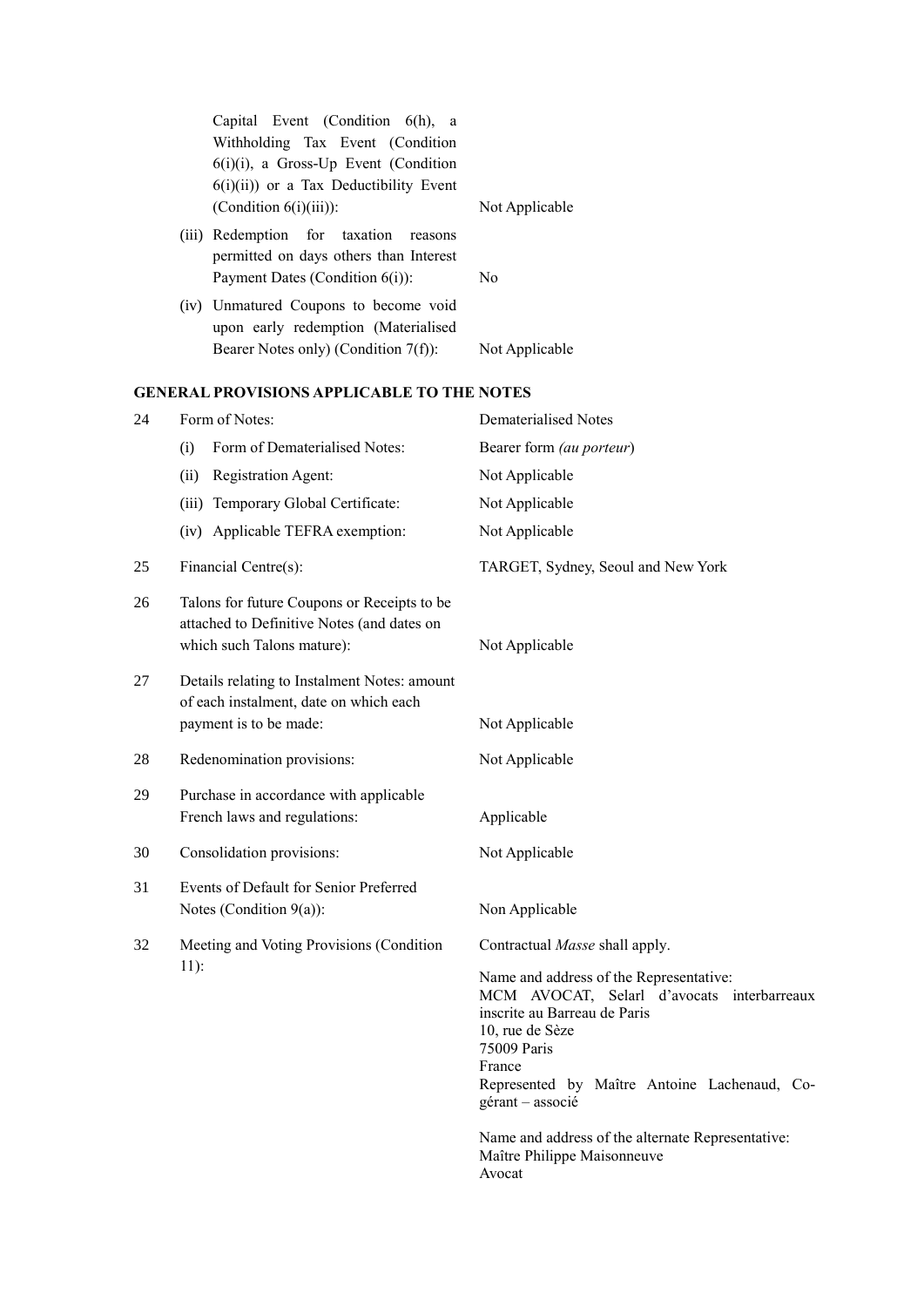10, rue de Sèze 75009 Paris France The Representative will receive a remuneration of Euro 2,000 (excluding VAT) per year.

# **RESPONSIBILITY**

The Issuer accepts responsibility for the information contained in these Final Terms.

Signed on behalf of BPCE

Duly represented by:

Jean-Philippe BERTHAUT, Head of Group Funding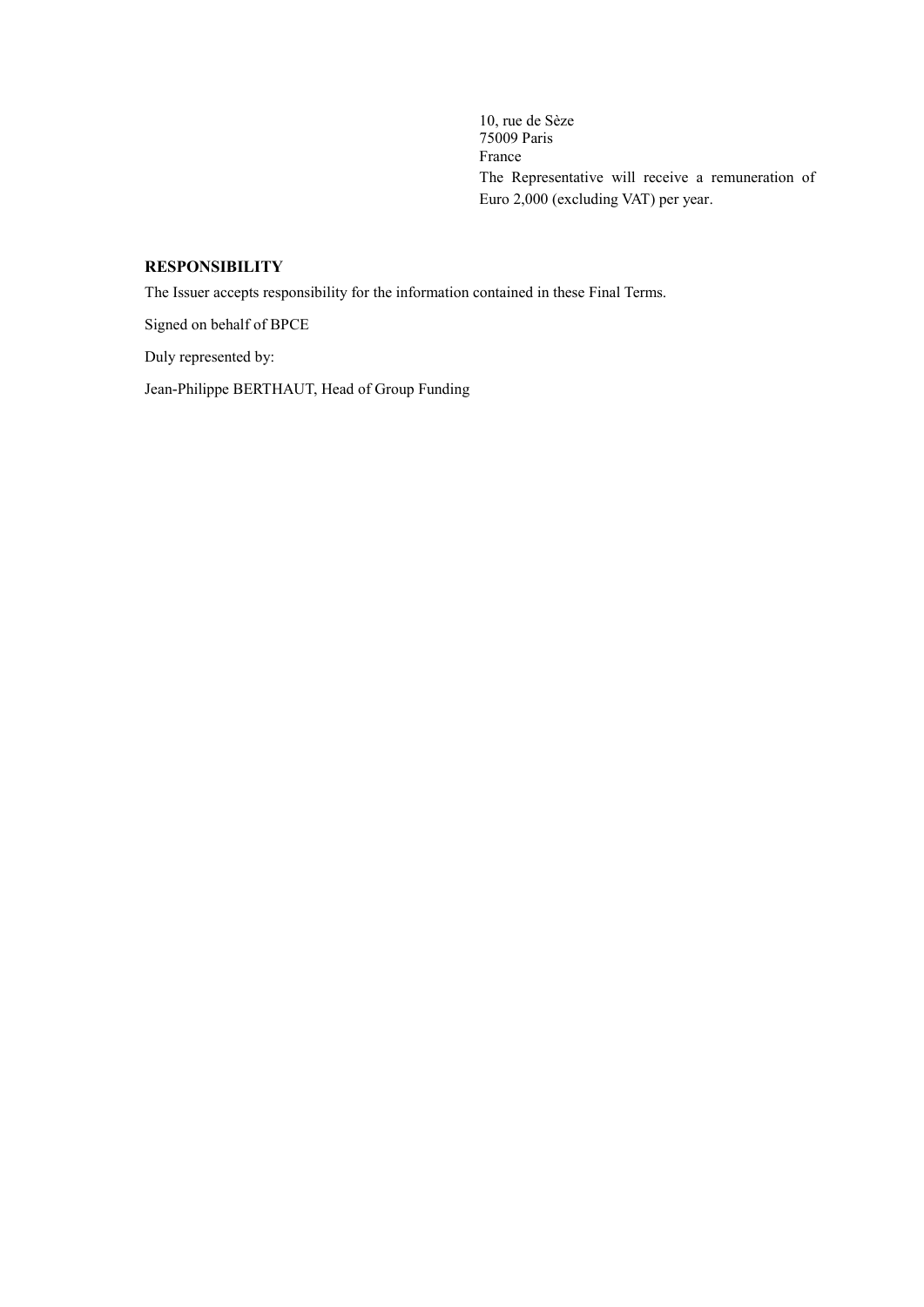#### **PART B – OTHER INFORMATION**

#### **1 LISTING AND ADMISSION TO TRADING**

|     | admission to trading:<br><b>RATINGS</b> | Euro 7,275 (including AMF fees)                                                                          |
|-----|-----------------------------------------|----------------------------------------------------------------------------------------------------------|
| (i) | Estimate of total expenses related to   |                                                                                                          |
|     |                                         | Date.                                                                                                    |
|     |                                         | trading on Euronext Paris with effect from the Issue                                                     |
| (i) | Listing and Admission to trading        | Application has been made by the Issuer (or on its<br>behalf) for the Notes to be listed and admitted to |
|     |                                         |                                                                                                          |

Ratings: The Notes to be issued are expected to be rated:

A by Standard & Poor's Credit Market Services Europe Limited

S&P is established in the European Union and registered under Regulation (EC) No 1060/2009 as amended.

#### **3 INTERESTS OF NATURAL AND LEGAL PERSONS INVOLVED IN THE ISSUE**

Save for any fees payable to the Dealer, so far as the Issuer is aware, no person involved in the issue of the Notes has an interest material to the offer.

# **4 REASONS FOR THE OFFER, ESTIMATED NET PROCEEDS AND TOTAL EXPENSES**

Not Applicable

## **5 FIXED RATE NOTES AND RESETTABLE NOTES ONLY – YIELD**

Indication of yield: 3.915 per cent. *per annum*

The yield is calculated at the Issue Date on the basis of the Issue Price. It is not an indication of future yield.

## **6 OPERATIONAL INFORMATION**

|   | ISIN:                                                                                                        | FR0013311552             |
|---|--------------------------------------------------------------------------------------------------------------|--------------------------|
|   | Common Code:                                                                                                 | 175739386                |
|   | Depositaries:                                                                                                |                          |
|   | Euroclear France to act as Central<br>(i)<br>Depositary:                                                     | Yes                      |
|   | Common Depositary for Euroclear<br>(ii)<br>and Clearstream:                                                  | No                       |
|   | Any clearing system(s) other than Euroclear<br>and Clearstream and the relevant<br>identification number(s): | Not Applicable           |
|   | Delivery:                                                                                                    | Delivery against payment |
|   | Names and addresses of additional Paying<br>Agent $(s)$ (if any):                                            | Not Applicable           |
| 7 | <b>DISTRIBUTION</b>                                                                                          |                          |
|   | Method of distribution:<br>(i)                                                                               | Non-syndicated           |
|   | If syndicated:<br>(ii)                                                                                       |                          |